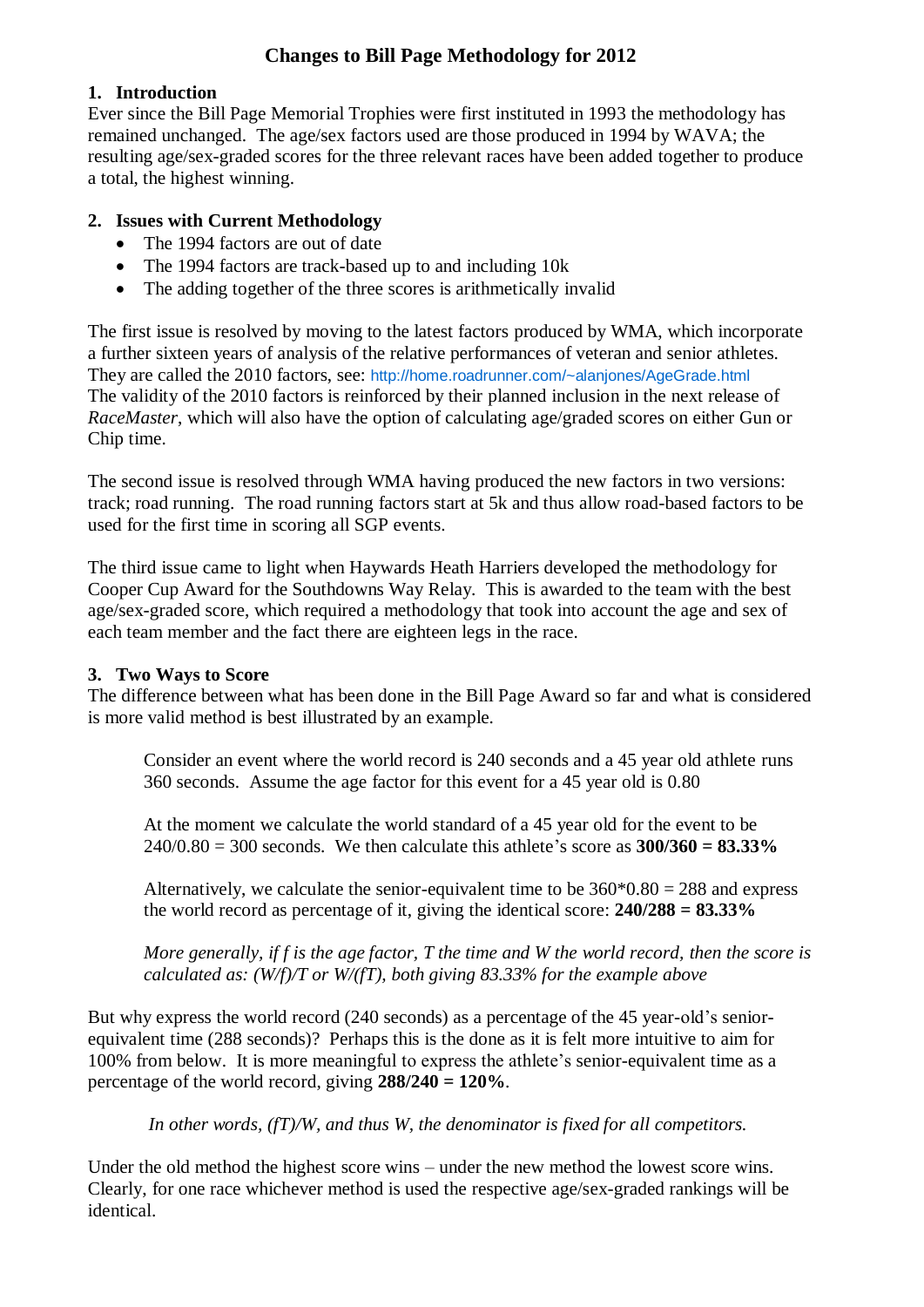So, for one race either method can be used – and perhaps the old method does have a *presentational* advantage in that it produces scores that are below 100. However, difficulties arise when more than one race is considered – as with the Bill Page Award – and this is when it can be argued that the second method of scoring is additive by virtue of all runners in a given race having their senior-equivalent times expressed as a percentage of the same denominator, namely the world record. This is what allows scores produced by the new method to be added.

#### **4. Methodology for 2012**

The WMA's 2010 road-based factors will be used and scores for individual races will still be calculated and presented under the present methodology. However, when producing the total of an individual's best three scores, the calculation will be made by adding the scores derived under the new method, and then for *presentational* purposes, the total will be converted and scaled to give a figure comparable with those that have been produced in the past.

Example: a runner's three best scores are: 72; 76; 80.

Under the current method the total Bill Page result is obtained by calculating "3 times the average score". The average of the three scores is 76, giving 3x76 = **228.00**

Under the new method the scores are: 138.89, 131.58, 125.00 giving an average of 131.82. The average is now converted to the old basis as  $1/131.82*10000 = 75.86$ . It is then multiplied by 3, giving **227.58**

Although the difference in this particular example is small, the ranking of a group of runners under both the current and new methods may well be different; in other words, the first-placed runner will not *necessarily* be the same in both cases. So which method of combining the three scores gives the truest measure of "best"? Consider the following complementary perspective. Under the current method an athlete's improvement in time does not give a linear improvement in percentage score. A 40 year old male whose 10k time is 47:21 (2841 seconds, giving a score of 60%) finds that to improve to 70% he needs to reduce his race time by 406 seconds; however, to go from 70% to 80% he only needs to shave off 304seconds. Under the new method there is a linear relationship. The time of 2841 seconds scores 167% and every 10% reduction is achieved by a constant 170 second race-time reduction. This is illustrated in the charts below.

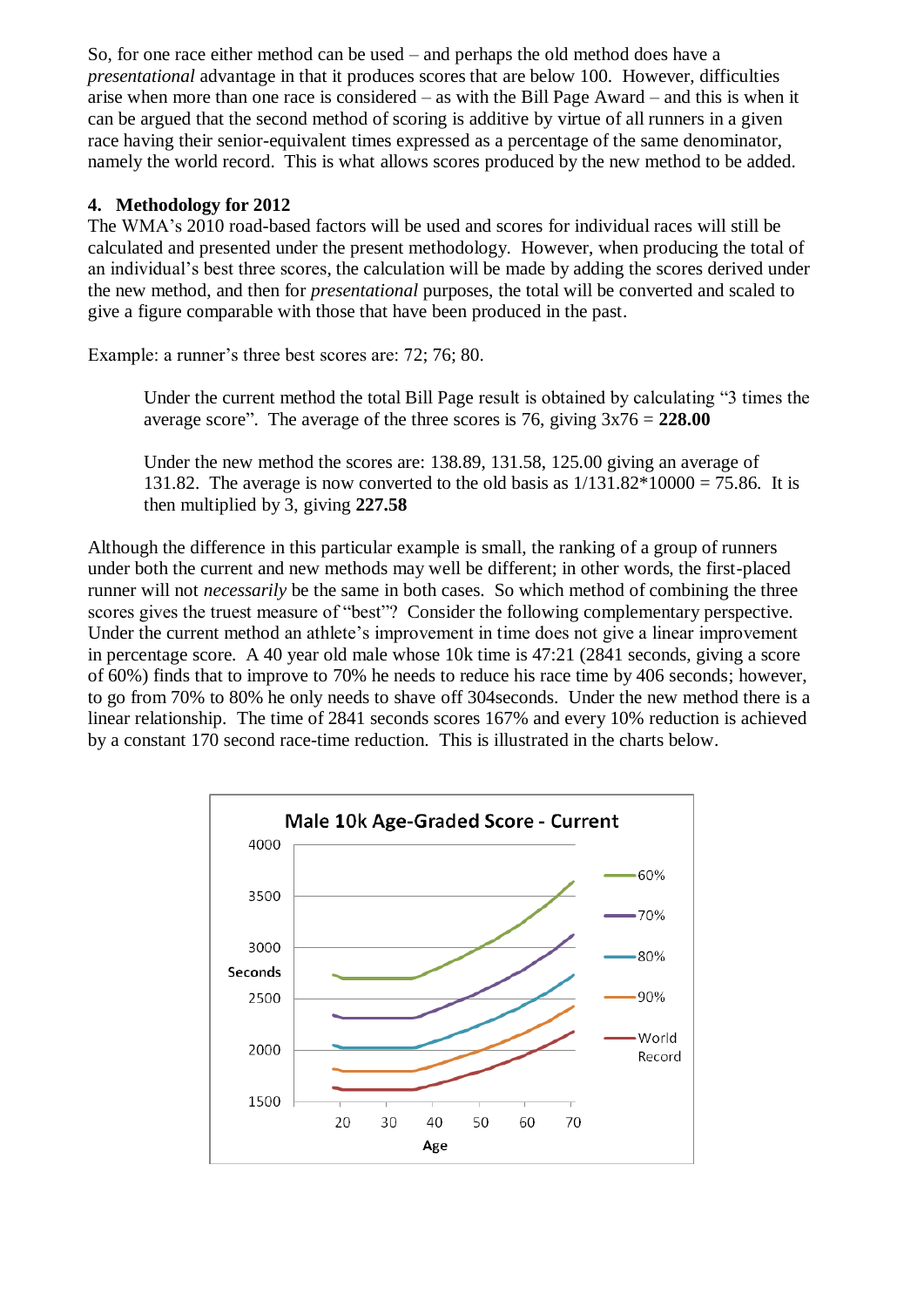

For the new method the lines are equally spaced, illustrating the linearity discussed above.

#### **5. Comparability Issues**

Comparison of the aggregate winner's score for the Bill Page trophy over time has to be done with great care. For instance:

- Results for 2008 and earlier years were based on scores from three nominated races of distance 10k, 10 miles and half marathon. The nominations changed over the years making it difficult to compare performances over time. Although the 10k has always been Brighton or Newick, the 10 mile has been variously: Worthing, Great South Run, Hailsham and the off-road Lewes Downland. The half marathon has moved from Brighton to Worthing to Barns Green back to Brighton and back to Barns Green.
- In addition, in 1997 and 2002 a 10k race was substituted for the 10 mile event
- For 2009 the criterion was changed from three specific races to: "three best scores in SGP events, at least one of which must be 10 miles or longer". Thus a discontinuity was introduced. In addition a decision was made to use Chip Time, giving rise to a further discontinuity.
- Before chip timing was available extreme "bottlenecking" at larger races (eg Brighton 10k, Barns Green half marathon) had a major impact on age-graded performances
- For at least one past year the effect of moving from 1994 factors to 2010 factors and leaving unchanged the methodology for adding scores – changes the winner of the Bill Page Award
- Results for 2012 will not be comparable with those from 2009 to 2011 because of the new factors and the new method for adding scores

It is clear that the original 1994 factors were much too stringent in their expectations of the performance levels of older female runners. For instance, a 70 year old female running 53:13 for 10k would have scored 80.00% under the 1994 factors; however, with the new factors she would score 85.74%. How many older female Harriers were denied their due award, and indeed satisfaction, of outscoring the male winner? We shall never know. It is clear that this must be corrected.